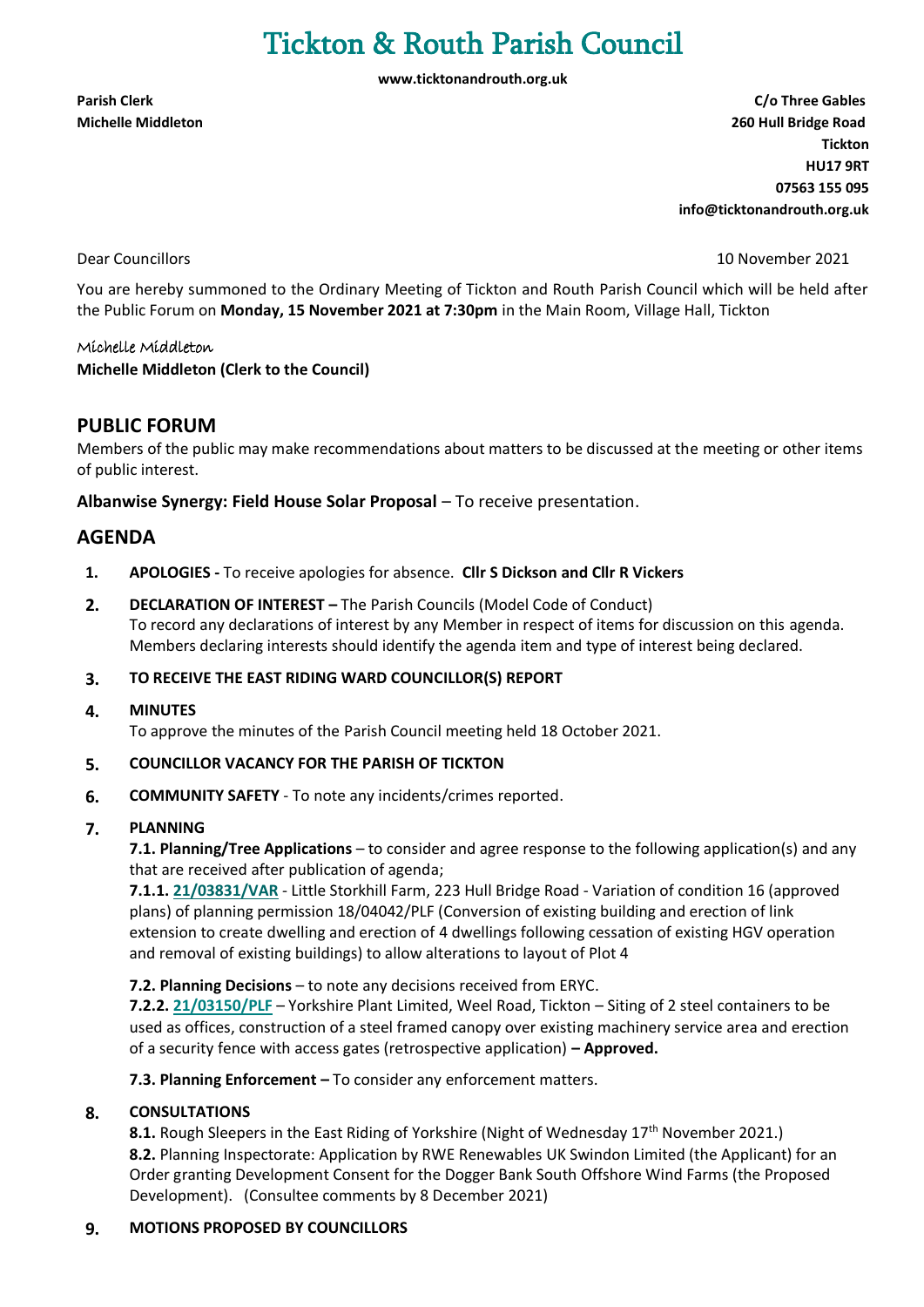**9.1. Cllr Oliver** proposes that the PC consider planting an oak tree on GL Cullington Field for Queens Platinum Jubilee.

**9.2. Cllr Pugh** proposes that the PC consider requesting ERYC to reconfigure the slope that appears to restrict surface water drainage allowing it to collect and block the footpath near to the school car park**. 9.3. Cllr Vickers** proposes that the PC consider approving First Aid training provision through ERVAS @ £175.00 for a 3-hour session for up to 12 residents.

- **10. FLOOD ALLEVIATION** To receive any updates and approve actions.
- **11. WORKING GROUPS & PC REPRESENTATIVES** To receive any updates and approve actions. **11.1. Community Led Housing**

**11.2. Parish Development** – the working group proposes that the PC consider;

**11.2.1.** accepting ERYCs donation of a 'Chatty bench'; a traditional bench on the grass verge on the corner of GL Cullington Field, Main Street and to approve installation @ a cost of £295 + VAT. **11.2.2.** installing the Tickton village noticeboard on Carr Lane to the side of the Methodist Chapel @ at cost of £95.00 + VAT.

#### **11.3. Young People's Provision**

**11.4. Routh Wind Farm Community Fund -** To record that Phillip Milne was elected Chairman. One application has been received for the vacancy due in May 2022.

**11.5. Defibrillator Group** – To note that the clerk has been invited to attend the next Committee meeting to review documentation.

### **12. PARISH MATTERS**

**12.1. Community Library** – To consider delegating to the Parish Development Group to research and to propose a recommendation to full council.

**12.2. Whirlybird Roundabout** (Village Field) – To consider and agree actions.

**12.3. Climbing Frame** (Weel) – To consider independent safety inspection and agree actions.

**12.4. Basket Swing** (GL Cullington) – To approve replacement parts identified in the annual play

inspection including chain, shackles and nest seat (purchased as one unit) @ a cost of £510.60 + VAT.

**12.5. FITTA-U Group Outdoor Gym Equipment** – clerk to update

**12.6. Annual Playground Inspection September 2022** – To consider and approve rolling repeat order at a cost of £218.85 + VAT.

**12.7. Tickton Pre-school & Playpals Community Garden Agreement Renewal** – To review and approve.

**13. CORRESPONDENCE –** To consider and approve any actions relating to;

**13.1. ERNLLCA** Newsletter, NALC Newsletter and Bulletin.

**13.2. ERNLLCA** Training including Breakthrough Communications, Planning; Cllr N Walker attending Planning Enforcement & Appeals on 12.1.2022 at a cost of £20.

**13.3. Humber and Wolds Rural Actions** Newsletter

**13.4. Newbald Parish Council** – To support NPC in a Joint Complaint letter to ERYC.

## **14. GOVERNANCE**

**14.1. Code of Conduct** – To review and consider adopting the revised Code of Conduct from ERYC. 14.2. Death of a Senior Figure Protocol – To approve.

#### **15. CLERKS REPORT**

**15.1. To ratify Delegates Decisions** *- Appendix A*

**15.2. To receive updates on outstanding resolutions and consider any actions to progress** *- Appendix B* **15.3. To dispose of resolutions completed** *- Appendix C*

**16. FINANCE**

**16.1. Tickton Village Hall Community Christmas Event –** To consider and approve grant application.

**16.2. Finance & Budget Monitoring Report** - To receive and approve.

**16.3. Income & Payments -** To note Income received & approve Payments presented

| <b>Payments</b>                             | <b>Net</b> | VAT   | <b>Gross</b> |
|---------------------------------------------|------------|-------|--------------|
| East Riding Group Ltd - Grounds Maintenance | 382.28     | 76.46 | 458.74       |
| Tickton Village Hall - Room Hire            | 17.00      |       | 17.00        |